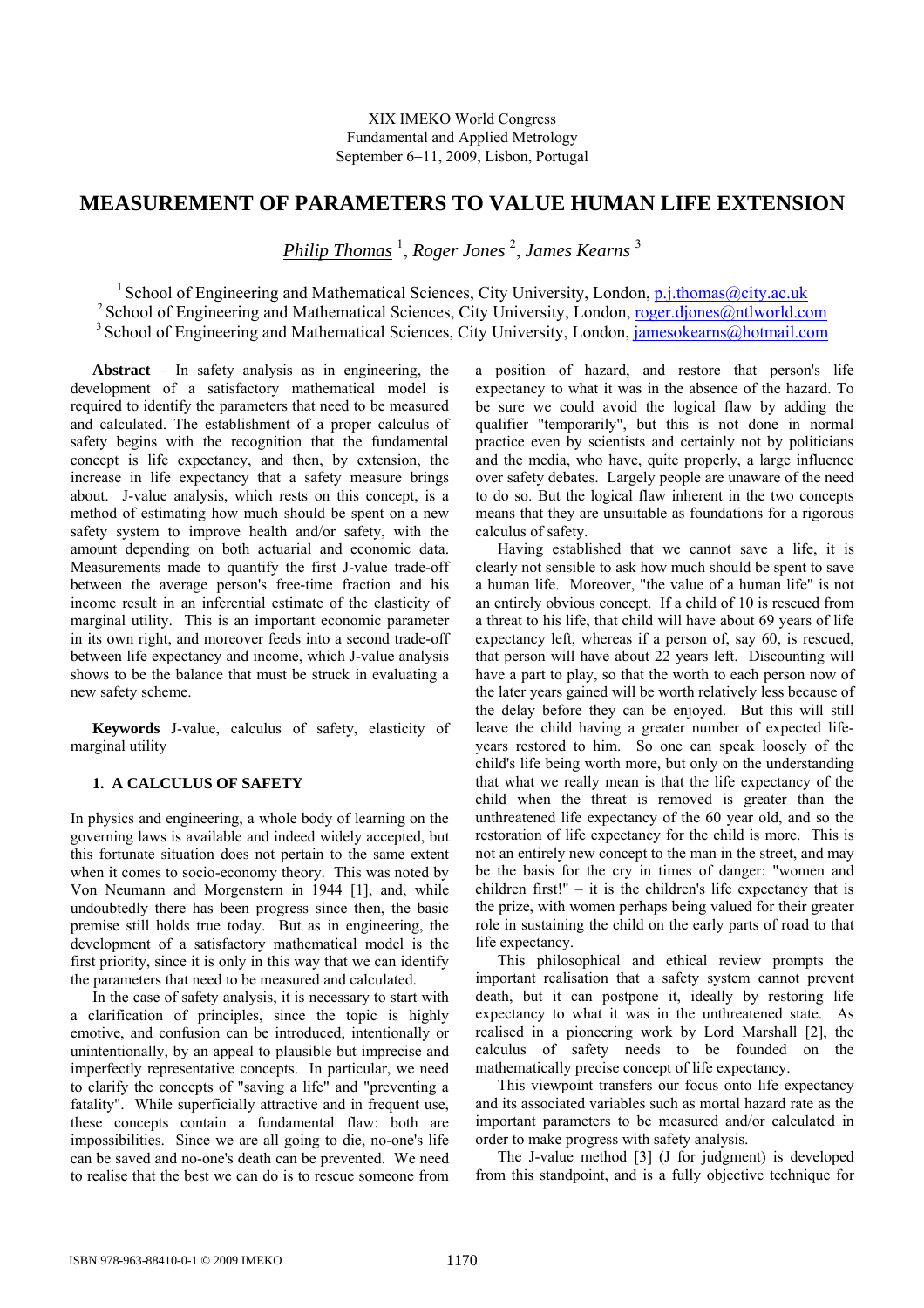estimating the maximum amount that should be spent on a new system to improve health and/or safety. It depends on measurements of both actuarial and economic data to quantify two trade-offs. The first trade-off is between the average person's free-time fraction and his income, while the second draws on the outcome of the first to establish a balance between income and life expectancy. The first trade-off, carried out at a societal level, will be modelled in this paper, and the model will indicate which economic parameters need to be measured. Ways of measuring those parameters will be discussed, and values provided for the UK. A brief discussion will then be given of the way in which the data gathered can be used to value life extension in the context of a safety system.

### **2. LIFE-QUALITY INDEX AND INCOME, LIFE EXPECTANCY AND FREE-TIME FRACTION**

We follow [4] in postulating that the fundamental factors influencing the current quality of life for any given person are first how long he or she can expect to live from now on and secondly how much he or she will have available to spend, both on life's necessities and on its luxuries. The first factor corresponds to life expectancy, *X* (years), and may be developed further by noting that, in considering their quality of life, people will generally wish to increase the time that they are free to dispose of as they think fit, at the expense of the time that they are obliged to spend working. In fact, society as a whole and individuals within it will engage in a complex trade-off between free time and working time. In this, the benefit from the extra income derived from working longer is weighed against the disbenefit resulting from the loss of free time. Thus the average, expected, free time from now on,  $F = fX$ , in which *f* is the average free-time fraction from now on, is a better indicator of quality than pure life expectancy. Accordingly, we may advance a lifequality index, *Q*1, for the average person as a Cobb-Douglas utility function [5], with arguments earnings per year and expected free time from now on:

$$
Q_1 = \alpha_1 G^{\beta} F^{\gamma} \tag{1}
$$

where  $\alpha_1, \beta$  and  $\gamma$  are positive constants and G is the average earnings of a person as measured by the GDP per head  $(fy<sup>-1</sup>)$ . This figure includes both wages and return on capital, and is chosen for ethical reasons: everyone is then treated equally as regards income.

By the theory of utility  $[1]$ ,  $[6]$ , we may manipulate  $(1)$ into the form

$$
Q_2 = XG^q f \tag{2}
$$

and still have an equivalent quality of life index, since the revised index is simply a scaled version of the former; in particular, it is still an increasing function of its three arguments, *X*, *G* and *f*:

Very low values of free-time fraction,  $f \leq f_h$ , would undoubtedly have a detrimental effect on the population's health, and thus cause a reduction in life expectancy, *X*: "working to death". As *f* increases past the harmful limit,  $f<sub>h</sub>$ , however, this effect will disappear, and it may be assumed that *X* and *f* will then be independent of each other. Thus there can be and will be no trade-off between *X* and *f* in the region where  $f > f_h$ . Two important, potential trade-offs remain, however. The first is between income and free-time fraction, *viz*. between *G* and *f*, while the second is between income and spending on a health and safety scheme that will prolong life expectancy, *viz*. between *G* and *X.*

 These two trade-offs may be considered separately because of the independence of *X* and *f* (in the absence of "working to death"). In fact, this mirrors what happens in practice in advanced countries. Fixing the free-time fraction, *f*, involves a diffuse, population-wide bargaining process over working hours, retirement age, wages and pensions that involves Government, employers, trade unions and the judiciary. By contrast, spending on health and safety schemes is considered normally on a case-by-case basis, although it may still involve a number of players in practice, including the employer, the safety regulator, Government agencies, people living nearby, pressure groups and the media.

## **3. TRADE-OFF BETWEEN FREE-TIME FRACTION AND INCOME**

Since in the free-time negotiation, we may regard *X* as a constant, without loss of generality, we may multiply both sides of (2) by the positive constant,  $1/X$ , to give a lifequality index in terms of *G* and *f* :

$$
Q_f = G^q f \tag{3}
$$

When (3) holds, it will be possible for the average person to give up some free time in return for an increase in income and retain the same value of  $Q_f$ , indicating the same level of satisfaction. In this case, the average person will have no preference as whether such a change occurs or not: he will be indifferent, hence the term, "indifference curve". Specifically, at any point,  $(f, G)$ , on the indifference curve it is possible to give up a quantum of free-time fraction, Δ*f* , in return for a compensating increase in income, Δ*G* . The ratio,  $\Delta G/\Delta f$  as  $\Delta f \rightarrow 0$  =  $dG/df$  is then the marginal rate of substitution (MRS) of free-time fraction in the place of income. As (3) is convex to the origin, the wellestablished economic finding will hold that a plentiful supply will mean a lower price, so that the modulus of  $dG/df$  (the per-unit price) will be lower when *f* is high.

 Meanwhile, following [7], we may use a Cobb-Douglas function as a simple but realistic model for the country's production. Then the Gross Domestic Product for the country,  $G_C$  (£y<sup>-1</sup>), will be given by:

$$
G_C = AK_C^{1-\theta}L_C^{\theta}
$$
 (4)

where  $K_C$  is a country's capital (£),  $L_C$ , is its labour flow (years per year and so dimensionless),  $\theta$  is a constant in the range  $0 \le \theta \le 1.0$ , while *A* is a productivity constant, embodying notions such as the education-level of the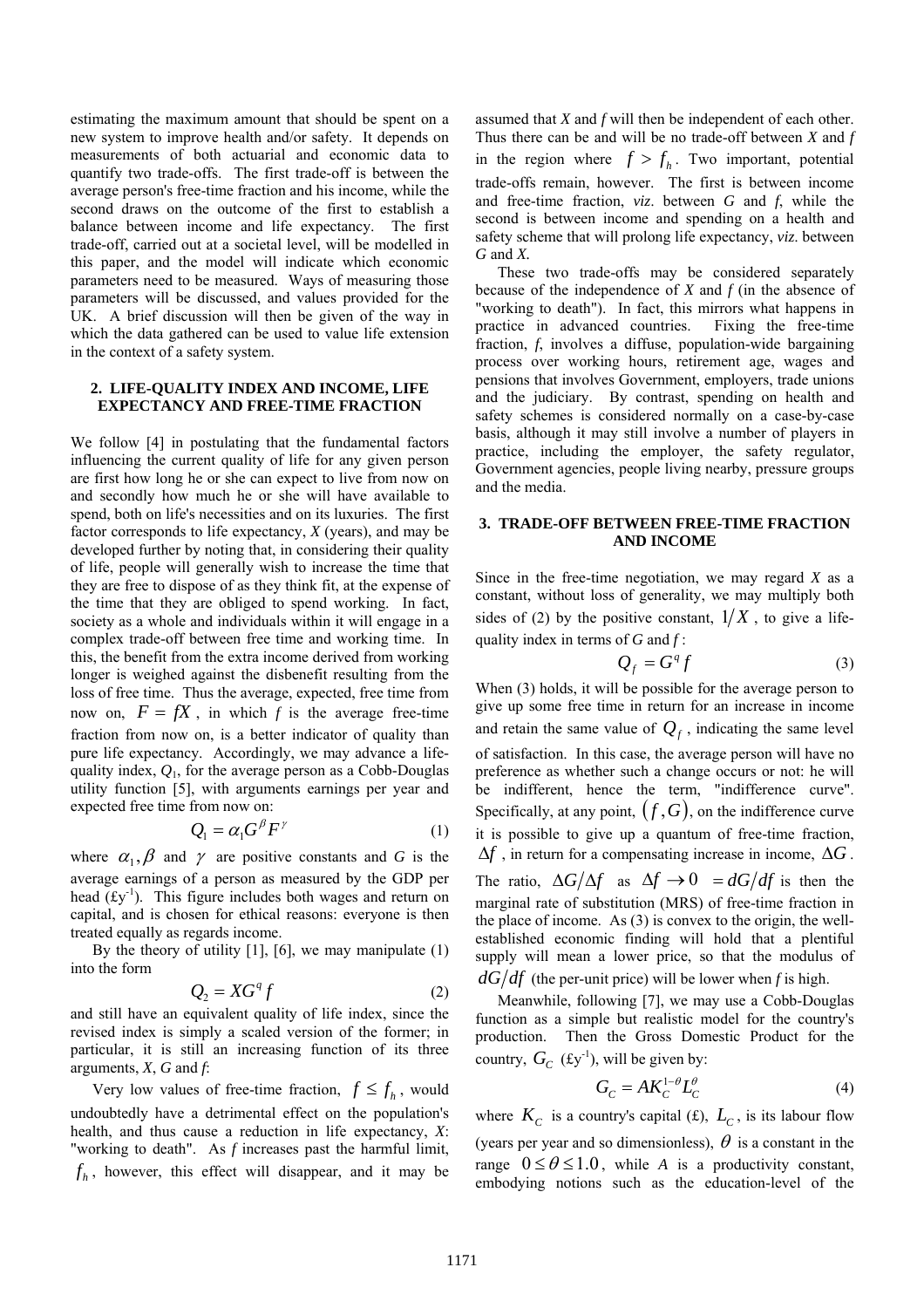workforce, general know-how and technical efficiency. The flow of labour,  $L_c$ , may be seen to be the number of people in the country,  $N_c$ , multiplied by the work-time fraction,  $w = 1 - f$  :  $L_c = N_c w \times 1 = N_c (1 - f)$ . Substituting into (4) gives:

$$
G_C = AK_C^{1-\theta}N_C^{\theta}\left(1-f\right)^{\theta}
$$
 (5)

Noting that the GDP per person, *G*, is  $G = G_C / N_C$  and that  $K$  is the capital per person  $(f)$  allows:

$$
G = AK^{1-\theta}\left(1-f\right)^{\theta} \tag{6}
$$

Equation (6) represents a downward-sloping line in the plane of (*f, G*), which may be regarded as defining the collectively determined constraint linking the average person's possible earnings to his free time. A position on this line is selected by choosing an appropriate value of freetime fraction, *f*, provided only that it is located away from the low values of *f* where people's health would be impaired; obviously this would be recommended on both ethical and practical grounds, but importantly for this analysis, the condition is needed to ensure the independence of *f* and *X* is not compromised.

 We may assume that the complex bargain being struck by society will find the position that yields the average person the greatest satisfaction. This will entail maximising the life quality index (3) subject to the constraint of (6). The optimal situation will occur when the line of equation (6) meets the convex curve of (3) at a tangent. This will occur when their derivatives,  $df/dG$ , are equal.

The total derivative of equation (3) is given by:

$$
dQ_f = qfG^{q-1}dG + G^q df \tag{7}
$$

Moreover,  $Q_f$  is constant on an indifference curve, implying that  $dQ_f = 0$ , and so:

$$
\frac{df}{dG} = -\frac{f}{G}q\tag{8}
$$

Meanwhile, differentiating equation (6) with respect to *G* gives:

$$
1 = -\theta A \left(\frac{K_C}{N_C}\right)^{1-\theta} \left(1 - f\right)^{\theta - 1} \frac{df}{dG} = -\frac{\theta G}{1 - f} \frac{df}{dG} \tag{9}
$$

so that

$$
\frac{df}{dG} = -\frac{1 - f}{\theta G} \tag{10}
$$

Assuming tangency at  $(f_0, G_0)$ , we may equate (8) and (10) to give:

$$
-\frac{f_0}{G_0}q = -\frac{1 - f_0}{\theta G_0} \tag{11}
$$

which gives a value of

$$
q = \frac{1 - f_0}{\theta_0} = \frac{1}{\theta} \frac{w_0}{1 - w_0}
$$
 (12)

[The same result may be found by substituting (6) into equation (3), then finding the value of *f* that maximises  $Q_f$ by differentiating the expression with respect to *f* and setting the differential to zero. This method is described in [7] and provides a check on the correctness of the outcome.]

 Fig. 1 illustrates the situation for a set of parameters estimated for the UK in 2006, together with life-quality indices 10% above and below the actual. Also marked on the figure is a region where overwork will lead to a health hazard, where life expectancy and expected free time are not independent. The extent of this region does not need to be defined precisely: it is sufficient for our purposes that the negotiation over free-time fraction occurs outside it. Similarly, there will be a low-income region which will be infeasible, since the population would not be supported here. Again the upper level of this need not be defined precisely, since it is again sufficient that the negotiation over free-time fraction takes place outside this region.

 Fig. 1 provides a mathematically precise yet intuitively meaningful representation of society's process of trading between free-time fraction and income. Society as a whole tests various positions on the average-income line for utility, and by a process of trial and error finds the point that yields the greatest overall satisfaction.



Fig. 1 Indifference curves and curve of average income

### **4. ECONOMIC MEASUREMENTS NEEDED**

The model derived above requires the following economic measurements: the share of wages in the GDP,  $\theta$ , the country's GDP,  $G_c$ , the number of people in the country,  $N_c$ , and the average work-time fraction,  $W_0$  (from which  $f_0$  can be found).  $w_0$  is a composite measurement, requiring measurements of the following averages: hours worked per week, hours spent travelling to and from work per year, career length, life expectancy for workers and employment rate.

### **5. INFERENTIAL MEASUREMENT OF THE ELASTICITY OF MARGINAL UTILITY**

The parameter, *q*, emerges as an inferred measurement, found from (12). It is a particularly important parameter,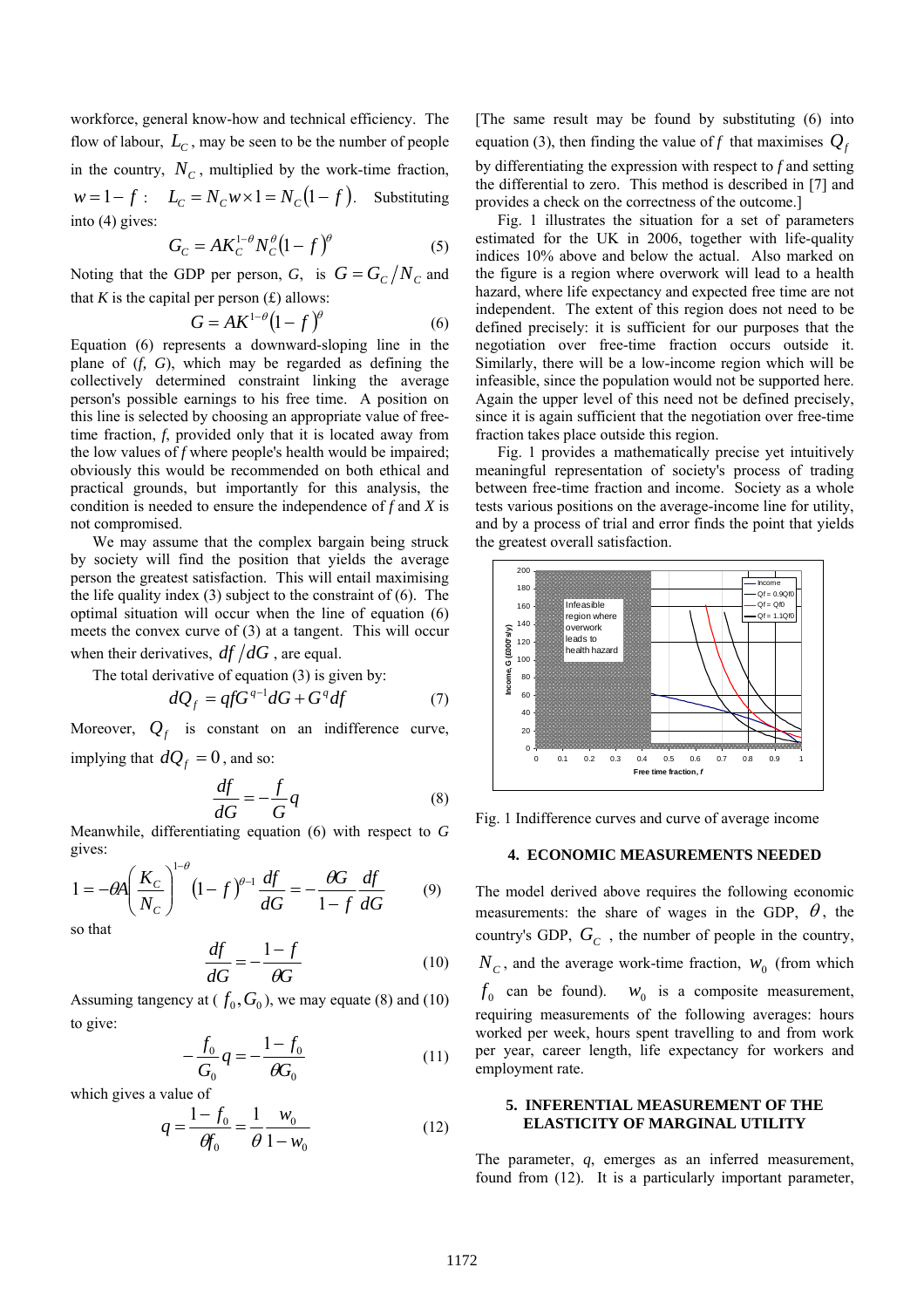since the term in (3),  $G<sup>q</sup>$ , is a power utility, used in the form  $G^{1-\eta}$ , where  $\eta$  = constant, by the UK Treasury [8] in deciding the advisability of publicly funded projects. The elasticity of marginal utility,  $\eta$ , has wide significance in welfare economics and also in insurance, where  $\varepsilon = -\eta$  is known as the relative risk aversion coefficient. A number of ways of measuring this critical parameter have been explored, but the J-value approach offers a new and independent method.

# **6. FURTHER MEASUREMENTS NEEDED BY THE J-VALUE**

The J-value is the ratio of the actual spend on a safety system to maximum reasonable, so that  $J = 1$  occurs when the actual spend matches the maximum sensible. This corresponds to the locus in the  $G - X_d$  plane of the indifference curve given by

$$
G^q X_d = Q_0 \tag{13}
$$

where  $X_d$  is the average discounted life expectancy of the

group potentially exposed to a hazard [3], and  $Q_0$  is the life quality in the unthreatened state. It may be plotted only after the GDP per head has been measured, the average discounted life expectancy calculated and the value of *q* estimated based on the analysis of Sections 2 and 3 and the measurements detailed in Section 4. See Fig. 2.



Fig. 2 Indifference curve, the locus of  $J = 1$  (UK 2006 data)

The determination of the J-value requires additional measurements of mortality hazard rates. These allow the change in discounted life expectancy associated with a nuclear safety system to be calculated, for example [9].

## **7. MEASUREMENTS AVAILABLE**

We are strongly indebted to successive generations of economists and statisticians who have measured and documented economic parameters over many years in the UK and other countries. Data may be sought from a range of sources, but particularly the Treasury [8], the Office for National Statistics, which subsumes the Government Actuary's Department [10], [11], [12], the Pension Service [13] and the Department for Transport [14]. The data are updated regularly (monthly, quarterly or annually), and data series are available from which appropriate averages may be drawn. For example, the share of wages in the GDP,  $\theta$ , is given over a 60-year period in Fig.3, demonstrating its approximately constant nature, as predicted by the Cobb-Douglas equation (4). The fraction of GDP paid as wages



Fig. 3 Share of Wages, θ, in UK GDP from 1948 to present

rose during the 1960's and 1970's, reaching a peak in 1975, a time of great industrial unrest in the UK. It returned to approximately 1950's levels in about 1980, thereafter settling at roughly a constant level. The mean value for the whole data series (61 years in length) is  $\theta = 0.569$  with a standard deviation of 0.028, but it has been decided to take the mean for the last 30 years as a better indicator for the future, namely  $\theta = 0.546$ , which has a smaller standard deviation of 0.018.

Meanwhile the other parameter needed for the determination of *q* (equation (12) is the average work-time fraction,  $W_0$ , which is itself a composite parameter, requiring a knowledge of the average retirement age (altering in the UK from 60 for women and 65 for men to a common figure of 68 by 2046), the probability of being in work, the probability of being of working age and the number of hours worked per week (including an allowance for travelling time). A detailed statistical model is needed to calculate the work-time fraction as a function of age,  $w(a)$ , and thence a single, average figure for the population,  $W_0$ . The work-time fraction as a function of age is given in Fig. 4, and it can be shown that  $w_0 \approx w(0)$ , the fraction of his expected life from now on that a new born child may expect to devote to working. Thus  $w_0 \approx 0.091$ . Hence, from equation (12) we may estimate  $q \approx 0.18$ .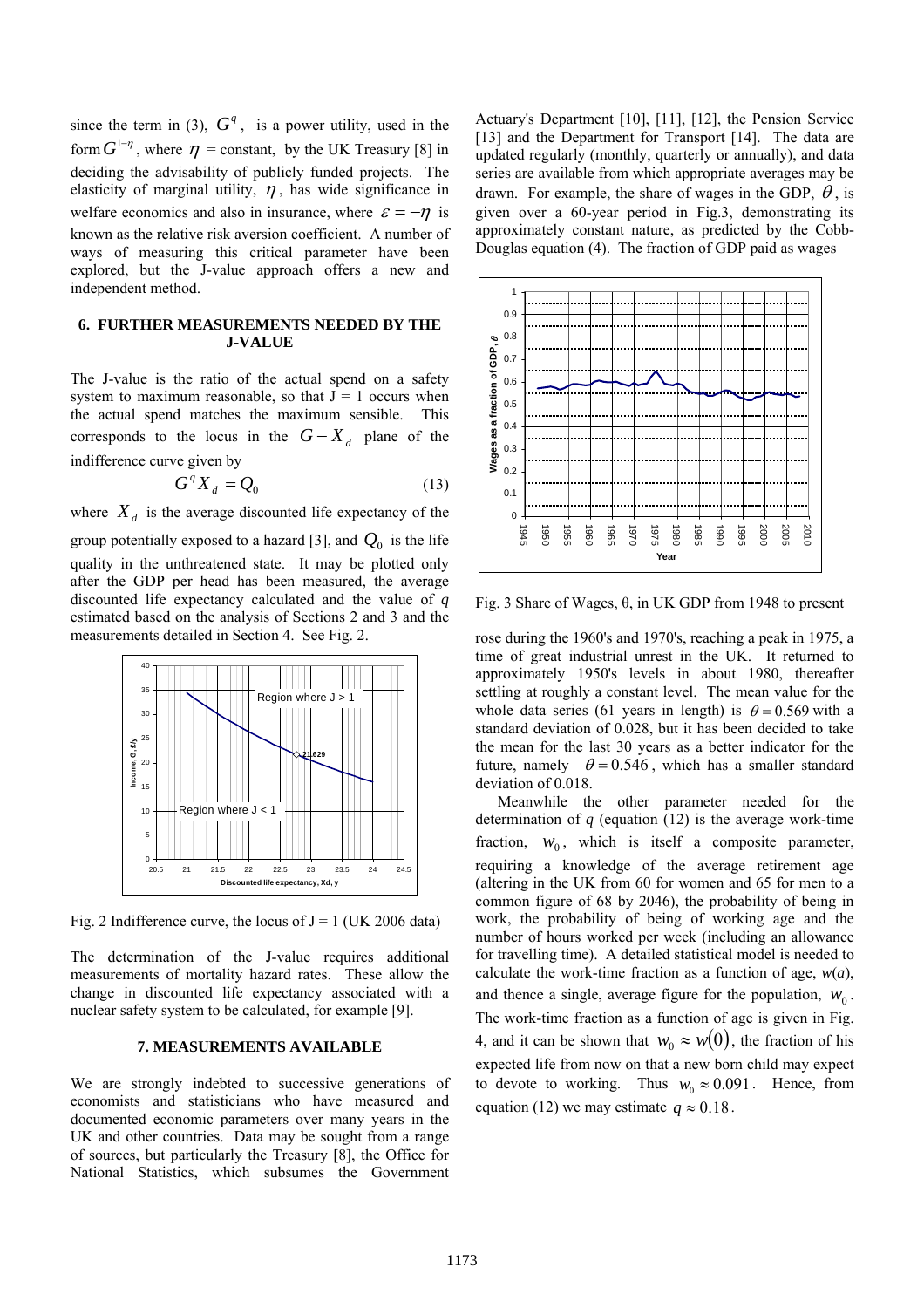

Fig. 4. Work-time fraction to the end of life against age

 The only further structural parameter for the J-value techniques is the appropriate value of the discount rate. Guidance is available from the Treasury and from Pearce and Ulph [15], which suggests that a range of 1 to 4 % p.a. are likely to be appropriate. We have chosen a discount rate at the centre of this range, namely 2.5% p.a.

### **8. NUCLEAR INDUSTRY EXAMPLE**

Concerns were raised over the discharge by British Nuclear Fuels Ltd (BNFL) of Tc-99 from its Sellafield complex into the Irish Sea, especially after the concentration in lobster exceeded limits recommended by the Food Standards Agency. Tc-99 is one of the constituents of the medium active concentrate (MAC) that is a by-product of Magnox fuel reprocessing and is a weak-gamma emitter. The Environment Agency review of Tc-99 disposal concluded that it would be desirable to reduce the discharge limit from 90 TBq/y current in 2001 to 10 TBq/y in 2006. The Agency set out options labelled A, B, C and D for consideration. Option C (the option chosen) was estimated to save each person in a critical group of 2663 members of the general public a dose of 30 μSv of radiation a year for 10 years.

The calculation of the change in life expectancy as a result of eliminating a low-level nuclear radiation dose is complex, since a radiation-cancer induced will have a latency of not less than about 10 years, and thereafter the effects are stochastic over a period of about 30 years. The method used by Lord Marshall et al. [2] to calculate the effects of a oneoff exposure following an accident had to be extended to cover a prolonged exposure, where the effects on those unborn at the beginning of the exposure need to be accounted for [9].

Using the methods of [9], as well as further refinements added since then [16], [17], [18], an average gain in life expectancy of  $3.20x10^{-4}$  years (approximately 3 hours) was calculated as the benefit of installing the protection system. Applying the J-value method with  $q = 0.18$  to Option C, which has a cost in present day values of £12,600,000, a Jvalue of 116 is produced at a discount rate of zero, and 184 when an interest rate of 2.5% is assumed. Since the

maximum sensible expenditure yields a J-value of unity, it is clear that there was an overspend of about two orders of magnitude on the Technetium-99 Removal Plant.

Such large overspends are not untypical of the nuclear industry, but they are not confined to that industry. One outstanding example with a similarly huge J-value was the spending by successive UK Governments of about £7 bn to save perhaps half a dozen lives at most from BSE/vCJD. This and other cases are examined in [19]. Although the regulators' stated targets are usually reasonably close to  $J =$ 1 (see Fig. 5), very often much more money is actually spent on safety schemes as a result of the lack, until very recently, of an objective comparative scale [20].





[DoT = Department for Transport; NICE = National Institute for Clinical Excellence, NRPB = National Radiological Protection Board (now part of the Health Protection Agency), HSE = Health and Safety Executive. DoT Rail was for multiple fatalities; it has now been reduced to DoT Road.]

While the Technetium example concerned a prolonged exposure, dealing with the output of a probabilistic risk assessment means, very often, evaluating cases where a nuclear safety measure reduces the frequency of a radioactive release rather than its magnitude. It is possible to calculate the change in life expectancy in such a case also and hence the J-value [21].

### **9. CONCLUSIONS**

Making good safety decisions with an impact on human lives requires both an adequate prediction of the before and after effects and a method of weighting these. Knowing what parameters are important requires a rigorous calculus of safety, and this needs to be founded on the mathematically precise concept of life expectancy. Change in life expectancy is a much finer tool than death count. Only in this way can we gain a proper knowledge of what parameters should be measured and calculated.

J-value safety analysis starts from this firm foundation, and achieves an objective judgment on safety system expenditure by producing a mathematical model. The model is dependent on economic and actuarial data derived from measurements as explained in this paper. The method provides, for the first time, an objective scale by which to judge the efficacy of safety expenditure.